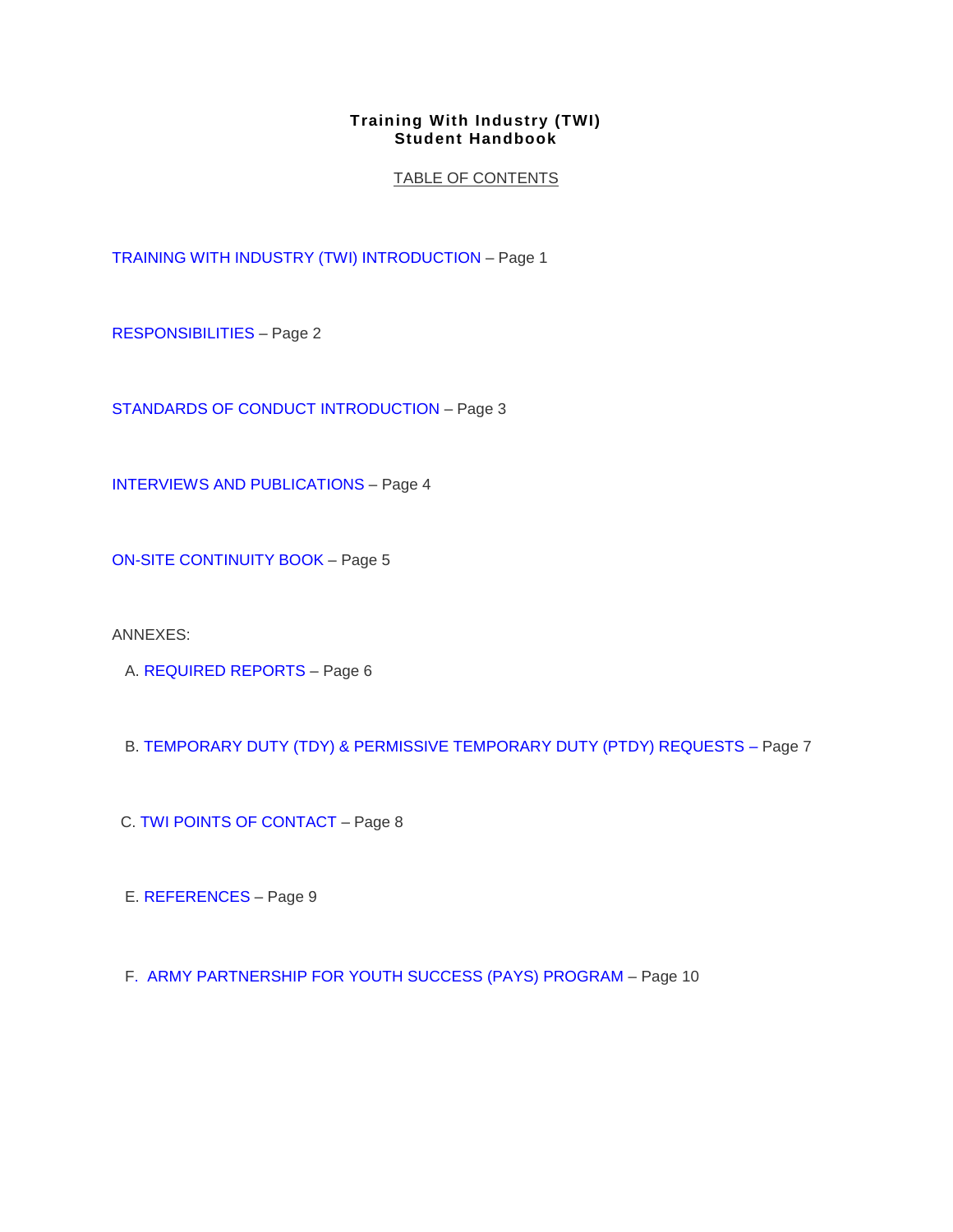#### **INTRODUCTION**

 Welcome to the Training With Industry (TWI) Program. The TWI Program was initiated in the 1970s in response to the Army's critical need for officers with state-of-the-art skills in industrial practices and procedures not available through military or civil education programs. The first students participated exclusively in programs which supported the development of material acquisition and logistic management related skills. Today the TWI Program has evolved to include training programs which support marketing, public affairs, artificial intelligence, physical security and finance.

 The Army's main objective in sponsoring the TWI Program is to develop a group of soldiers experienced in higher level managerial techniques and who have an understanding of the relationship of their industry as it relates to specific functions of the Army. Once the TWI student is integrated back into an Army organization, they can use this information to improve the Army's ability to interact and conduct business with industry. Participants may also be exposed to innovative industrial management practices, techniques, procedures, etc., which have applicability to, and benefit for, the Army.

 There are a number of key organizations which play vital parts in executing the TWI Program; the U.S. Army Human Resources Command (HRC), your proponent, your industry, and the Student Detachment to which you will be assigned. Your success in the program, however, rests with your professional conduct while in the program and the reputation/relationship you develop with these organizations. To guide you down the path to success, HRC has developed this TWI Instruction Booklet. This booklet briefly addresses responsibilities, policies and procedures. It is not meant to be all inclusive, and your proponent and industry may provide you more detailed guidance on their requirements. No document can cover everything, so when in doubt, please ask!

-1-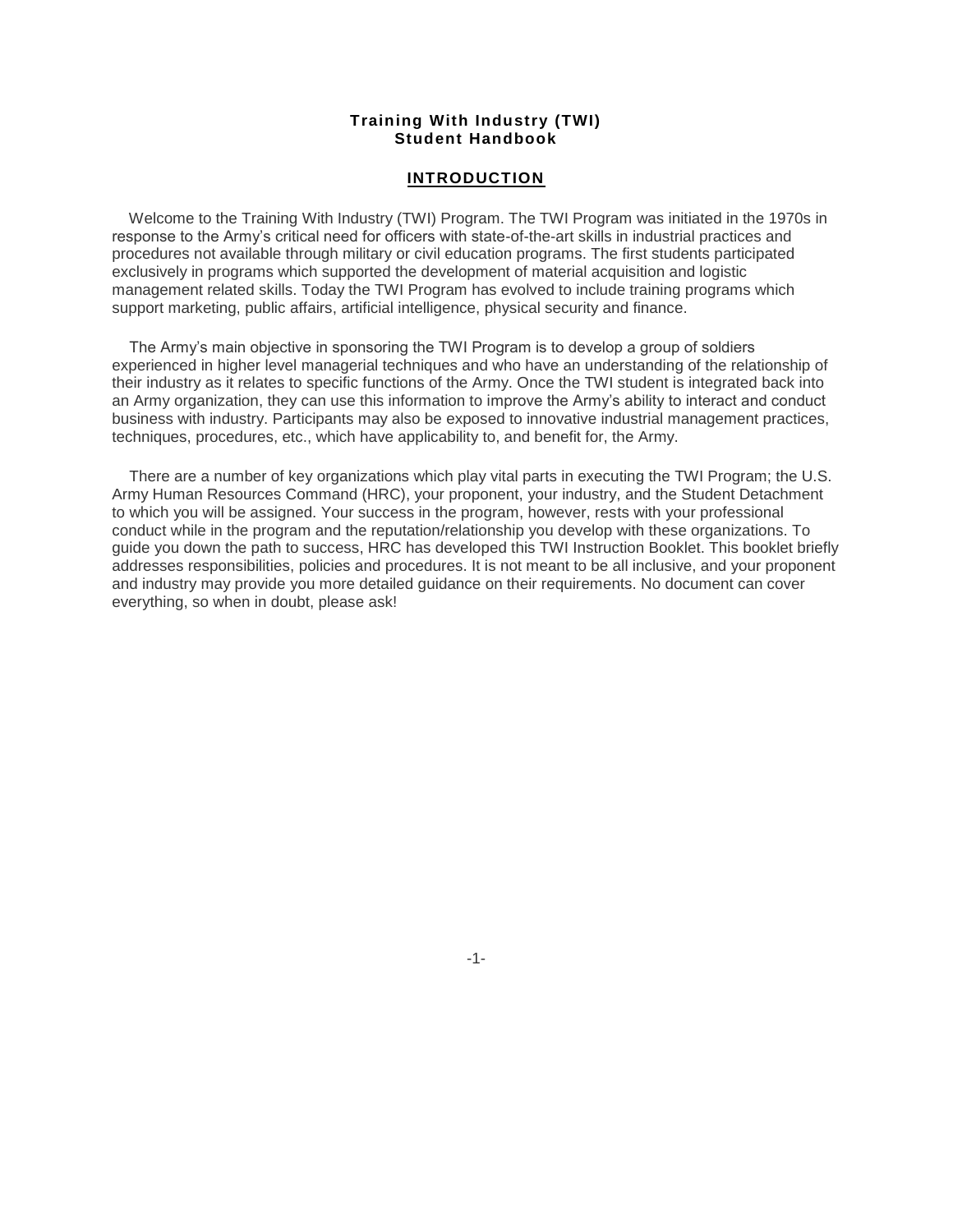# **RESPONSIBILITIES**

A. **U.S. Army Human Resources Command (HRC)**: Serves as the overall administrative coordinator for the Army. Establishes TWI personnel policies and procedures. Maintains the Army Education Requirements System (AERS) data base and distributes TWI Quotas. Nominates and selects soldiers to participate in TWI. Administers/controls training funds. Initiates requests for gratuitous agreements. Determines follow-on assignments. Serves as the reviewer for TWI participants on all Academic Evaluation Reports generated by the industry.

B. **PROPONENT**: Serves as the training coordinator for the Army. Serves as liaison between industry, the TWI student and HRC. Initiates the establishment, and controls the execution of the student's training program through validation of field requirement, development of training objectives and training plans, reviews training reports and travel plans and validation of training.

C. **HOST COMMERCIAL COMPANY**: Develops training objectives, training plans and travel plans in coordination with the proponent. Fulfills obligations under the gratuitous agreement to include the completion of the Academic Evaluation Report.

D. **STUDENT DETACHMENT**: Responsible for the command and control, personnel administration and pay related matters of all assigned TWI students including issues concerning TRICARE.

# E. **TWI STUDENT**:

- 1. Acts in accordance with the [Joint Ethics Regulation \(JER\)](http://www.defenselink.mil/dodgc/defense_ethics/ethics_regulation/) (DOD 5500.7-R).
- 2. Meets or exceeds his/her established training objectives.
- 3. Submits [required reports.](http://hrctest/opfamacs/TWI12.htm)

 4. Monitors completion and submission of the Civilian Institution Academic Evaluation Report [\(DA](http://hrctest/opfamacs/TWI17.htm)  [Form 1059-1\)](http://hrctest/opfamacs/TWI17.htm).

5. Establishes an [on-site continuity book.](http://hrctest/opfamacs/TWI11.htm)

-2-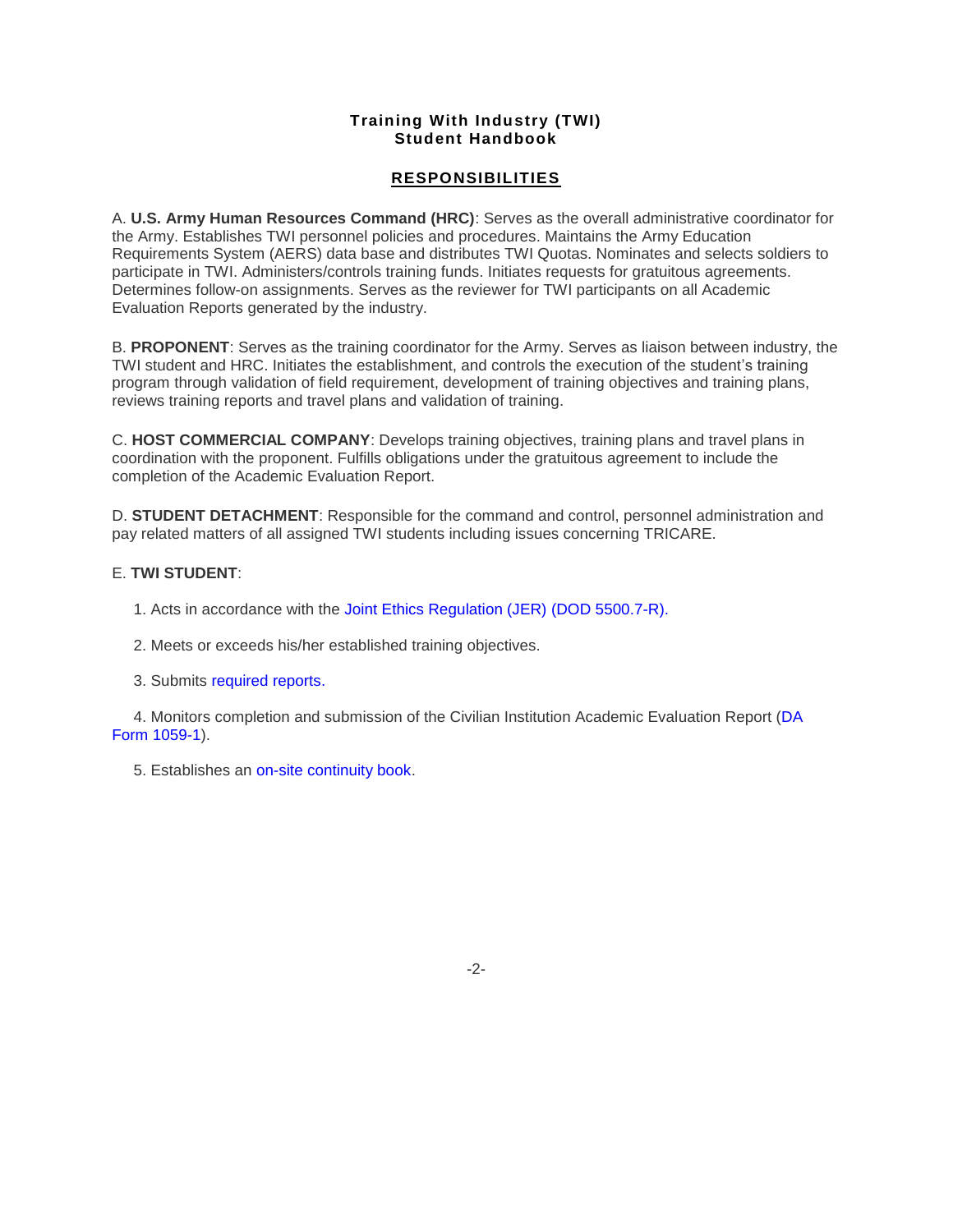# **STANDARDS OF CONDUCT**

1. You will remain subject to the administrative control of the Army while stationed with the industry. You are not expected to merely act as a spectator, but to perform in assigned tasks in a manner acceptable to the industry and study its operations as you progress.

2. All industries participating in this program require a formal contract (Gratuitous Agreement) with the Army. This action should have been taken by the U.S. Army Human Resources Command (HRC) prior to your reporting for training. In the event you are requested to sign an additional contract, agreement, or liability release for any reason, forward the document to the HRC POC, so that an appropriate review can be made. DO NOT SIGN ANY DOCUMENTS OF THIS NATURE WITHOUT PRIOR WRITTEN APPROVAL FROM HRC.

**TWI students should not work on any project dealing directly with an Army specific contract or a pending Army procurement action. If a compelling reason exists for an exception to this policy, the TWI student must obtain written approval from the industry and the Contracting Officer and Government Program Manager responsible for the program, contract, or proposal involved. The student is responsible for maintaining this document and produce it if/when asked for.**

3. The industries affiliated with the Army in this program have been carefully selected and generally are among the leaders in their specific fields. Participation in the program on their part is purely voluntary and their continuing good will is important. As an Army representative you must work to foster good working relationships while at the same time keep in perspective your responsibilities to the industry and to the United States Government.

4. In meeting your responsibilities and obligations to the US Government, you must understand and comply with provisions of the Joint Ethics Regulation (JER)(DOD 5500.7-R)(For a copy go to Page 10 of this booklet). If you find you have questions as to what action is appropriate in a given situation, contact Mr. Joel Strout at Joel.Strout@mail.us.army.mil. DON'T PUT YOUR CAREER AT RISK BECAUSE YOU FAILED TO ASK!!!!!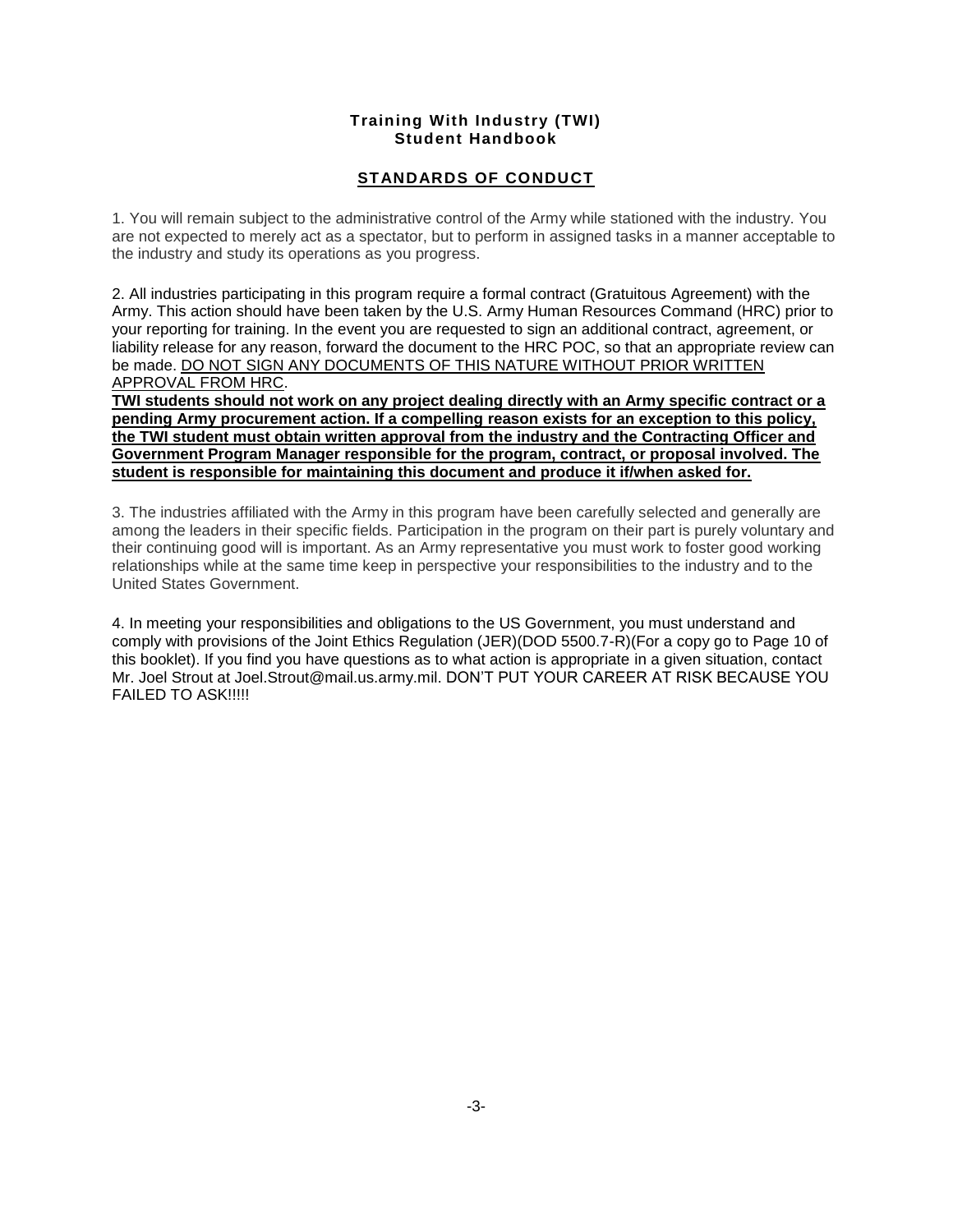### INTERVIEWS AND PUBLICATIONS

1. The Army encourages writing in a wide variety of military and civilian publications. However, DoD and Army policies require a review and release approval process for such writing. These requirements are not intended to censor or inhibit freedom of expression. Instead, they are designed to prevent the accidental release of classified information and to ensure that Army policies are accurately portrayed even if an author disagrees with those policies in his writings. Review requirement applies to writings, speeches, as well as, presentations at conferences and other public meetings.

2. Material requiring prior clearance covers a wide range of subjects generally related to DoD, national security and foreign policy. While it may not be required in every case (a topic that has absolutely no relationship to the U.S. Government), it is prudent to consult with the local or supporting public affairs officer when there is doubt.

3. Writing prepared by Army members (both military and civilian) as part of a person's official duties is not entitled to copyright protection. If a potential publisher asks for an assignment of the copyright, the author should inform the publisher that no copyright is available. Properly cleared material is in the public domain and may be copied or distributed by anyone.

4. Additionally, be advised that any requests for media interviews should be first coordinated through local public affairs channels.

5. The procedures described above are covered in [AR 360-1, The Army Public Affairs Program.](http://www.usapa.army.mil/gils/)

6. If you cannot locate a local Public Affairs Office, please contact Mr. Joel Strout at [Joel.Strout@mail.us.army.mil.](mailto:Joel.Strout@mail.us.army.mil)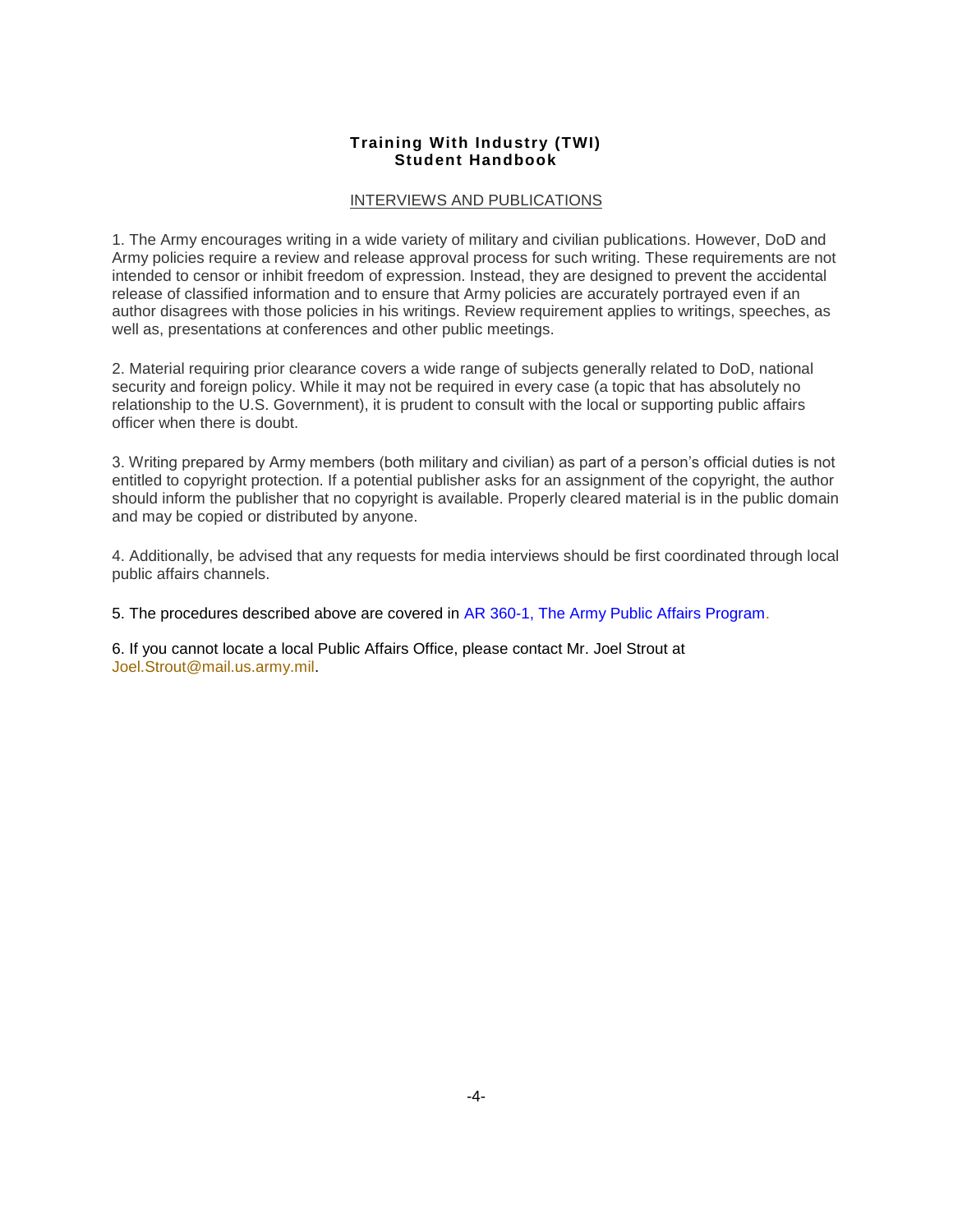# **ON-SITE CONTINUITY BOOK**

 As a participant in the Training With Industry Program, you are expected to maintain a continuity book for the soldier who will replace you at your particular industry. While there are many items in the continuity book that will be specific for your industry only, there are common ingredients that should be included in all continuity books. Please contact your Proponent for additional documents/information to be added to your continuity book.

#### Items for inclusion:

- (1) A copy of the training plan you worked under, including any suggested changes.
- (2) A copy of all travel plans you submitted during the training period.

(3) All POCs within the industry.

(4) A copy of all the training reports you submitted during the training period, including the final training report. Your proponent will tell you of any items you may need to include that are specific for your training.

Items that may be included for the soldier's personal use include (but not limited to) the following:

(1) Location of any health care facilities that accept TRICARE.

- (2) Location of nearest Exchange facilities (e.g. PX, Commissary, etc).
- (3) Availability of suitable housing.
- (4) Nearest dependent schools.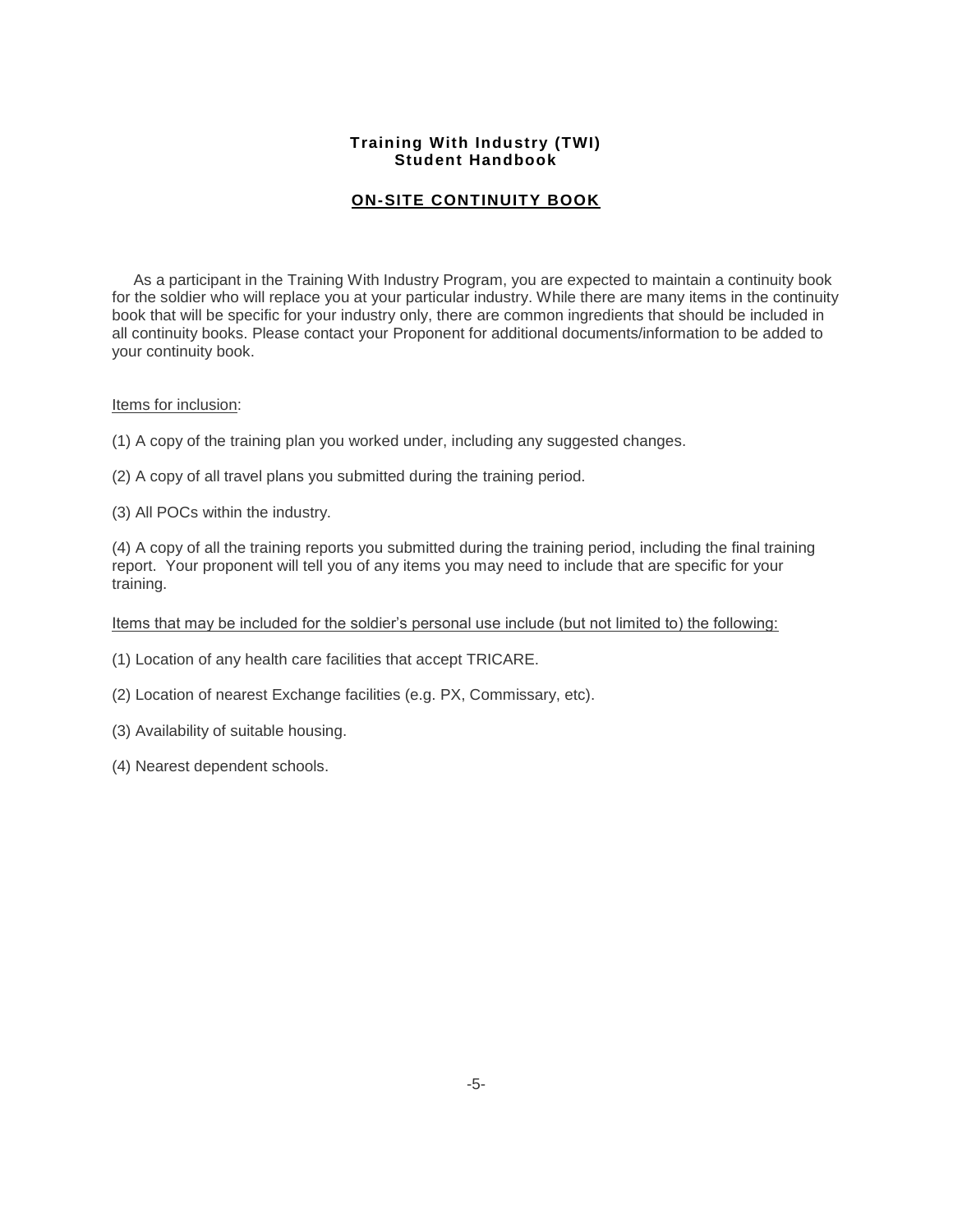## **REQUIRED REPORTS**

1. [Training With Industry \(TWI\) Contact Information Sheet.](http://hrctest/opfamacs/TWI%20Contact%20Sheet.msg) (Submit within 10 days from report date). – Page 6A

- 2. [Training With Industry \(TWI\) Training Plan.](http://hrctest/opfamacs/TWI13.htm) Page 6B
- 3. [Training With Industry \(TWI\) Interim-Training Report.](http://hrctest/opfamacs/TWI14.htm) Page 6C
- 4. [Training With Industry \(TWI\) Final-Training Report.](http://hrctest/opfamacs/TWI15.htm) Page 6D
- 5. [Civilian Institution Academic Evaluation Report \(DA Form 1059-1\)](http://hrctest/opfamacs/TWI17.htm) Page 6E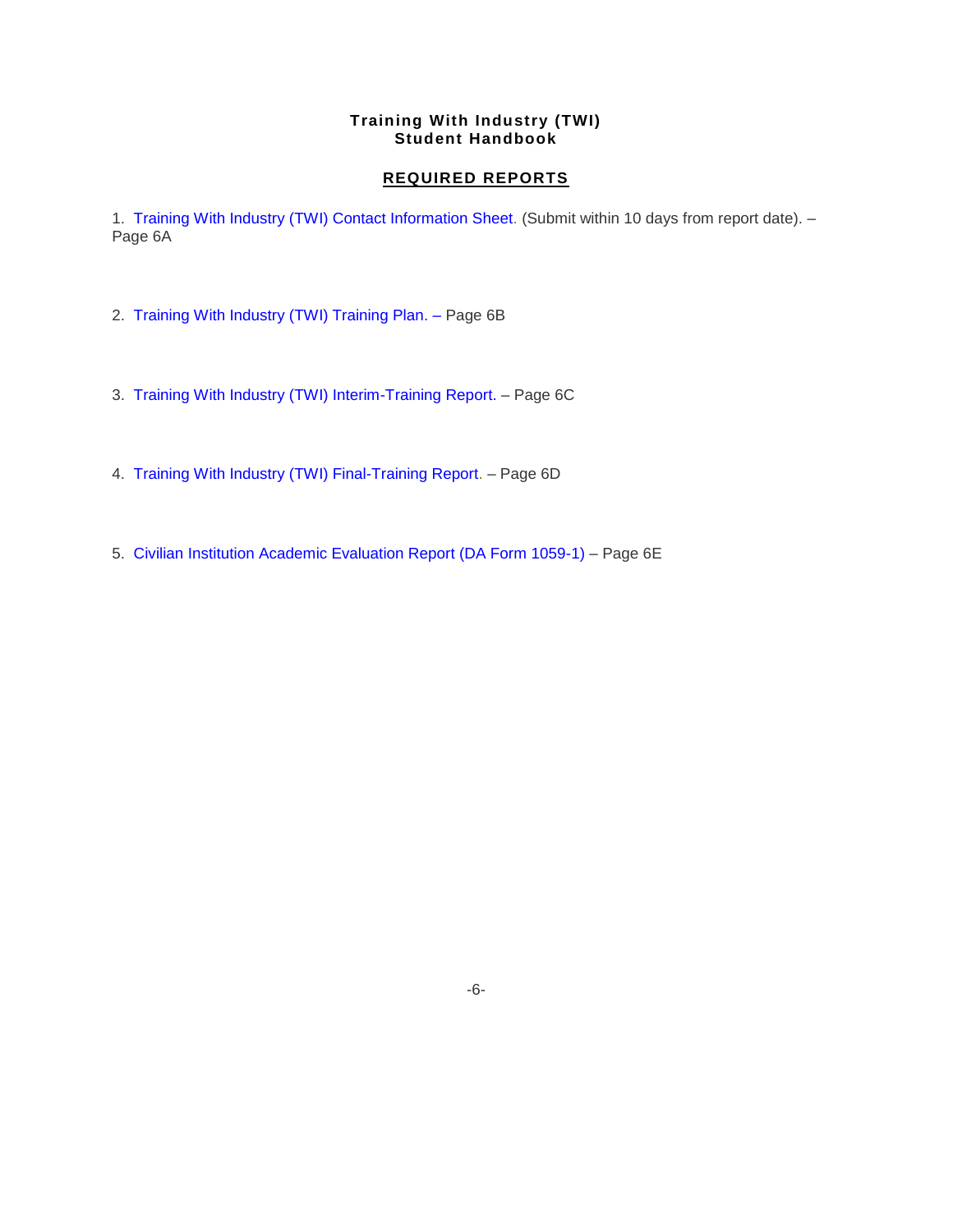# **Training With Industry (TWI) Contact Information Sheet**

**NAME/RANK**

**SSN:**

**HOME ADDRESS:**

**HOME PHONE:**

**WORK PHONE:**

**E-MAIL ADDRESS:**

**INDUSTRY POC:**

**POC PHONE:**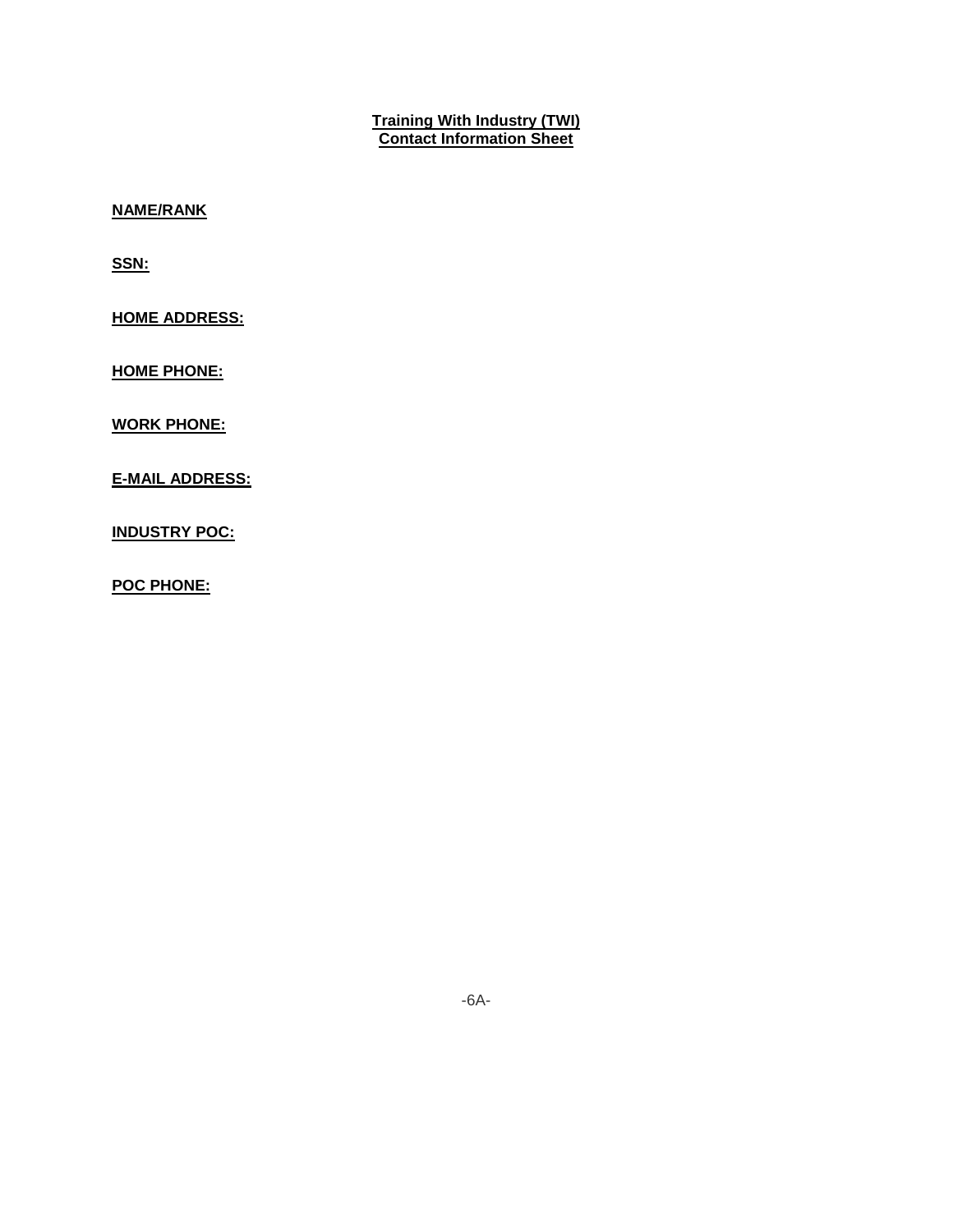#### **TRAINING PLAN**

 Your proponent has selected your TWI Industry based on the direct link between the industry's organization/activities and the special skills and experience needed for your follow on assignment. Each proponent has established training objectives for its TWI requirements. With this in mind, the proponent has determined that your assigned industry can best provide the required training/environment. Subsequently, your training program should be a detailed outline of how the desired training objectives will be accomplished by the industry and you. The TWI Training Plan will be submitted to your [proponent](http://hrctest/opfamacs/TWI18.htm) within 30 days of reporting to your industry.

#### The specific format for your TWI Training Plan is as follows:

1. Objectives. Should include objectives for the entire period.

 2. Plan. Should list and give dates chronologically of scheduled activities to be conducted in support of training objectives, include any trips necessary to accomplish training.

 3. Self Study Program. Program developed by the participant to supplement the normal training program. The purpose of the program is to enhance your military and professional knowledge/experience. Information given under this section of the program should be listed in terms of objectives. The level of study should be equal to that of graduate level college work. Students should take advantage of courses offered by the industry, however, the U.S. Army Human Resources Command (HRC) cannot fund these courses. Funding for these courses are available through the Tuition Assistance Program (AR 621-5 (Army Continuing Education System), Chapter 5-7, paragraph (g)) . For information about tuition assistance contact HRC at (502) 613-8624. Additionally, study materials are available from the firm's library, local colleges, trade publications and trade or management organizations.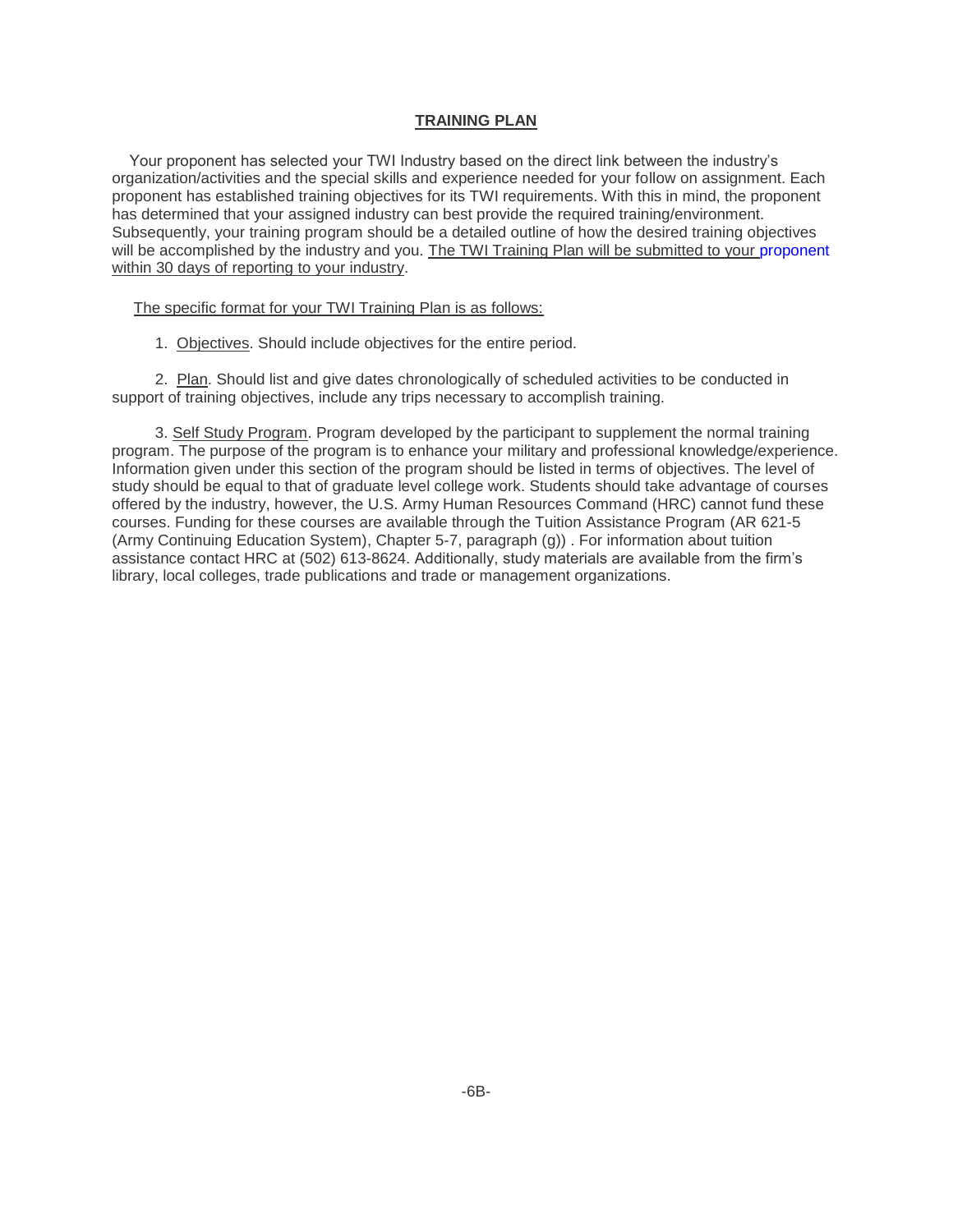## **INTERIM-TRAINING REPORT**

 You are required to submit an interim report to your Proponent, which documents your progress in achieving the training objectives of your training program. Your report should be submitted in the following format:

1. Work Assignment:

 a. List each training objectives and list the activities you conducted last period in support of each objective.

- b. Forecast of activities for next period.
- 2. Self-Study Program:
	- a. Activities during last period.
	- b. Forecast for next period.
- 3. New or improved techniques that may have application within the Army.
- 4. Recommendations for improving the program:
	- a. Problem/situation.
	- b. Discussion.
	- c. Recommendation(s).

5. Your Interim-Training Plan should be completed and submitted to your respective [proponent](http://hrctest/opfamacs/TWI18.htm) not later than half-way through your TWI tenure.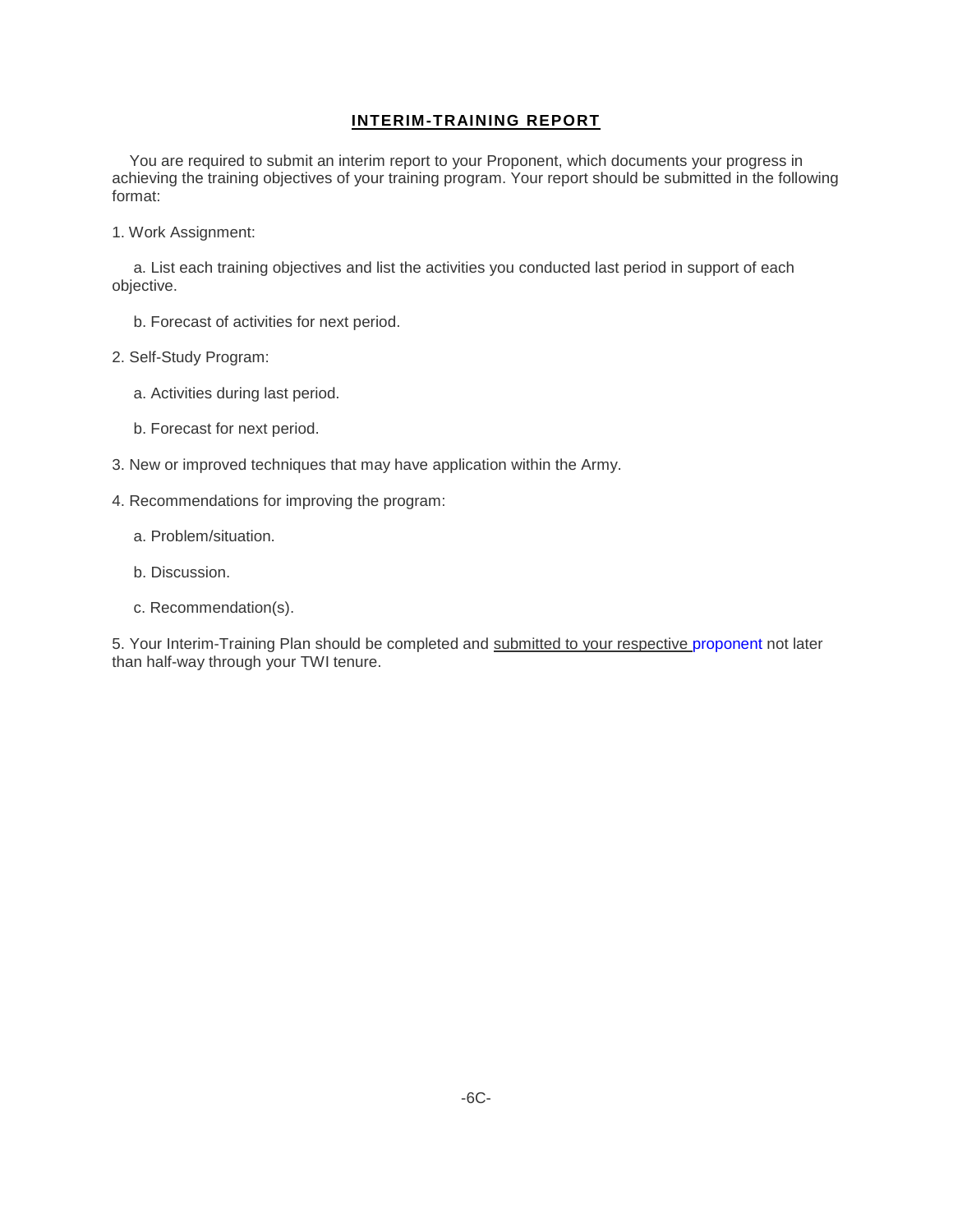## **FINAL - TRAINING REPORT**

 You are required to submit a final training report to your Proponent, which summarizes your ability to meet the training objectives of your program. Your report should be submitted in the following format:

1. Work assignment:

 List each training objective and list the activities you conducted since your interim report in support of each objective.

2. Given the entire training period, indicate whether you felt you met the requirements of each training objective, by objective, and why or why not.

3. Summary of research papers and/or other documentation you prepared for the industry. Attach copies as enclosures if releasable by the industry.

- 4. TWI participant's conclusions:
	- a. List program benefits to the Army.
	- b. List program benefits for you.

5. Recommended improvements.

6. Your Final Training Plan should be completed and submitted to your respective [proponent](http://hrctest/opfamacs/TWI18.htm) not later than 30 days prior to leaving your industry.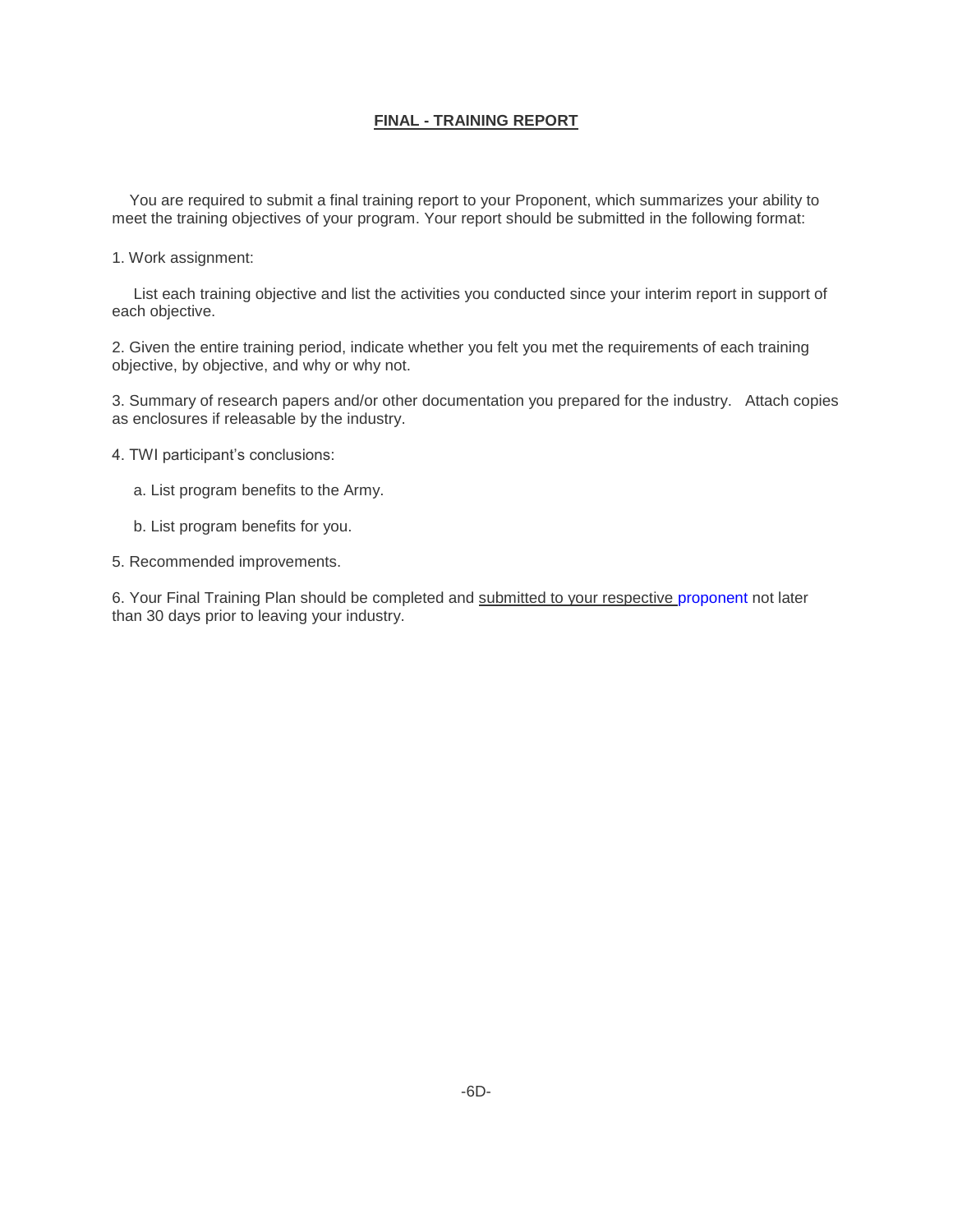# **CIVILIAN INSTITUTION ACADEMIC EVALUATION REPORT (DA FORM 1059-1)**

1. A DA Form 1059-1, Civilian Institution Academic Evaluation Report covering your performance of duty, while detailed to the industry, will be submitted by a designated company official. The DA Form 1059-1 is a very important document as it evaluates your performance in an advanced training program. You should take personal interest in preparing the document, as it will be placed in your official records. All areas on the DA Form 1059-1 must be typed, the only exception is the signature. For a blank DA Form 1059-1, Please contact Mr. Joel Strout at [Joel.Strout@mail.us.army.mil.](mailto:Joel.Strout@mail.us.army.mil)

2. *Preparing your DA Form 1059-1 (Civilian Institution Academic Evaluation Report)*

# **Block 1**

Name: Last name, first name, middle initial (**ALL CAPS**).

# **Block 2**

SSN: Enter Soldier's SSN 9 digit (**XXX-XX-XXXX**).

## **Block 3**

Grade: Use 3-character code (AR 680-29). Examples: MSG, CW2, CPT. REFERENCE: AR 680-29

## **Block 4**

Branch: Use 2-character code (AR 680-29) reflecting basic branch for commissioned officers or management group for warrant officers as shown in item 11, DA Form 2B (Personnel Qualification Record. Part 1 – Warrant Officers). Leave blank for enlisted Soldiers. REFERENCE: AR 680-29

# **Block 5**

Specialty/MOSC: Enter the AOC codes for commissioned officers (example 12/54), see DA Pam 611-21. For warrant officers and enlisted personnel enter the individuals Primary MOS (See section II, Item 8, DA Form 2B or Section II: item 4, DA form 2A (Personnel Qualification Record. Part 1 – Enlisted). REFERENCE: DA PAM 611-21

# **Block 6**

Component: Enter component of the Soldier. Enter RA, OR USAR.

# **Block 7**

Applicable Regulation: Identify the regulation that outlines the program under which the student participated. Use AR 621-1.

### **Block 8**

Referred Report: If the report is a referred report IAW AR 623-3, chapter 3-35, then the rater will mark the first box in Part 8. The report will then be given to the rated Soldier for signature/validation and placement of an "X" in the appropriate box. ("NO" if the rated Soldier does not wish to make comments or "YES" if the rated Soldier is going to attach comments). REFERENCE: AR 623-3, CHAPTER 3-35

### **Block 9**

Duration of Course: Enter the FROM date (beginning date of the course) and the THRU date (last date of the course) (YYYYMMDD).

### **Block 10**

Name and address of civilian institution: Enter the address of civilian institution.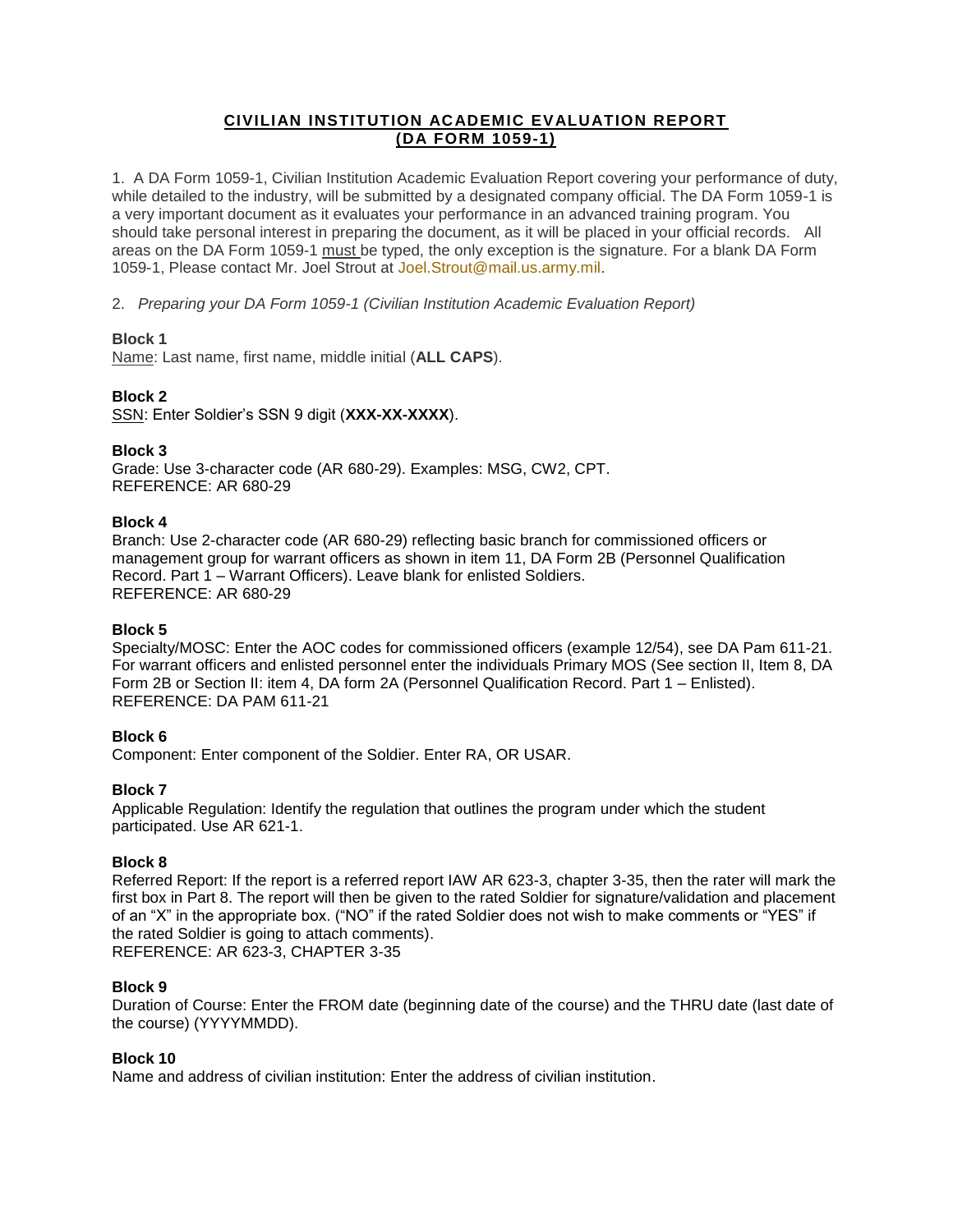## **Block 11**

Evaluation: The dean, department chairman, faculty advisor, or a responsible official of the civilian institution will evaluate the student. This will include an accurate and complete description of the subject area of study. The dean, department chairman, faculty advisor, or a responsible official of the civilian institution will date, type name, title and telephone number and then sign the evaluation.

## **Block 12**

Did student successfully complete the course: Check the appropriate box.

## **Block 13**

Reviewer Comments: This section is completed by the U.S. Army Human Resources Command (HRC) prior to inclusion into the student's official file.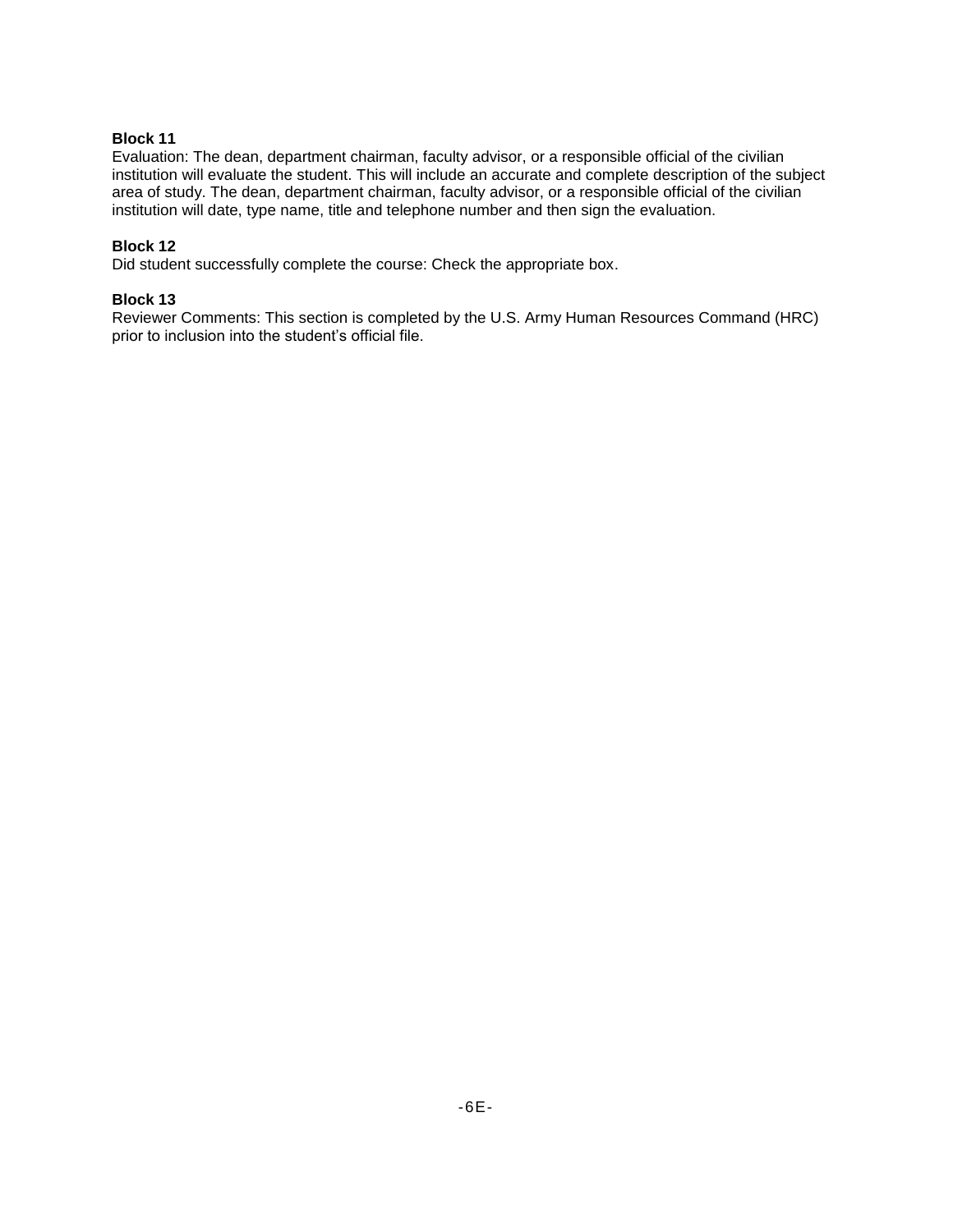### **TDY Request (DD Form 1610) and PERMISSIVE TDY (PTDY) REQUEST (DA Form 31)**

DUE TO A LIMITED TDY BUDGET ALL REQUESTS WILL BE REVIEWED ON A CASE-BY-CASE BASIS. THE PURPOSE OF THE TDY MUST BE FOR TRAINING PROVIDED BY YOUR HOST COMMERCIAL COMPANY. TDY REQUESTS FOR TRAINING NOT PROVIDED BY YOUR HOST COMMERCIAL COMPANY WILL BE DISAPPROVED, THIS INCLUDES MILITARY TRAINING AND ATTANDANCE AT A CONFERENCE/SEMINAR. ALSO, IF YOU CHOOSE TO TRAVEL BY POV AND THE COST IS GREATER THAN THE COST THE GOVERNMENT PAYS FOR FLYING YOU TO YOUR TDY DESTINATION AND RETURN YOU WILL BE REIMBURSED THE COST OF FLYING, AS DETERMINED BY THE JTR.

#### OTHER OPTIONS ARE:

- GO PERMISSIVE TDY (PTDY). YOU MUST SUBMIT THE PTDY REQUEST TO HRC, ATTN: [JOEL.STROUT@MAIL.US.ARMY.MIL](mailto:JOEL.STROUT@MAIL.US.ARMY.MIL) FOR APPROVAL.

- HAVE YOUR PERSONNEL PROPONENT PAY FOR THE TRIP. SEE TWI POINTS OF CONTACT AT THE BACK OF THIS HANDBOOK FOR EMAIL ADDRESS AND PHONE NUMBER

YOUR INDUSTRY CAN PAY FOR THE TRIP, HOWEVER, YOU CANNOT SOLICIT FUNDS FROM THEM, AND THEY MUST VOLUNTEER THE OFFER. IF YOUR HOST COMMERCIAL COMPANY OFFERS TO PAY FOR PART OR ALL OF THE TRIP, YOU MUST THEN CONTACT MR. JOEL STROUT AT [JOEL.STROUT@MAIL.US.ARMY.MIL](mailto:JOEL.STROUT@MAIL.US.ARMY.MIL) FOR THE FORMAT. THE REQUEST WILL BE SUBMITTED TO THE ETHICS COUNSELOR FOR LEGAL OPINION. IF THERE IS NO LEGAL OBJECTIONS MR. STROUT WILL REQUEST THE DD FORM 1610 AND EMAIL YOU A COPY.

I submitted the question about using a company credit card for TDY purposes to OTJAG for legal opinion. Below is their response:

 This is in response to your request for a legal opinion regarding the possible use of company credit cards for travel by students participating in the Training with Industry (TWI) program. As I verbally opined to you earlier, the use of a credit card as payment in kind under 31 USC 1353 is legally objectionable as a general matter. 1353 travel refers to acceptance of travel and travel related expenses from non-federal sources.

 You asked if it would be within the "in kind" realm for a non-federal source to provide a company credit card to a federal traveler to pay for those things that are hard to pay for in advance, such as lodging, meals, and gas. The card would not be the federal traveler's, although the traveler would present it to the hotel and restaurants during his travel to a conference, training, etc. It would be the company's card and the company would pay the bill in the normal course of the card's billing cycle.

 41 CFR 304-2.1 provides that payment in kind means transportation, food, lodging, or other travelrelated services provided by a non-Federal source instead of monetary payments to the Federal agency for these services. Payment in kind also includes waiver of any fees that a non-Federal source normally collects from meeting attendees (e.g., registration fees). Use of a credit card does not fit easily within the definition of payment in kind. I coordinated your request with OTJAG's Standards of Conduct Office and they were uncomfortable with such a practice for this reason and because it appears to provide the federal traveler with a blank check.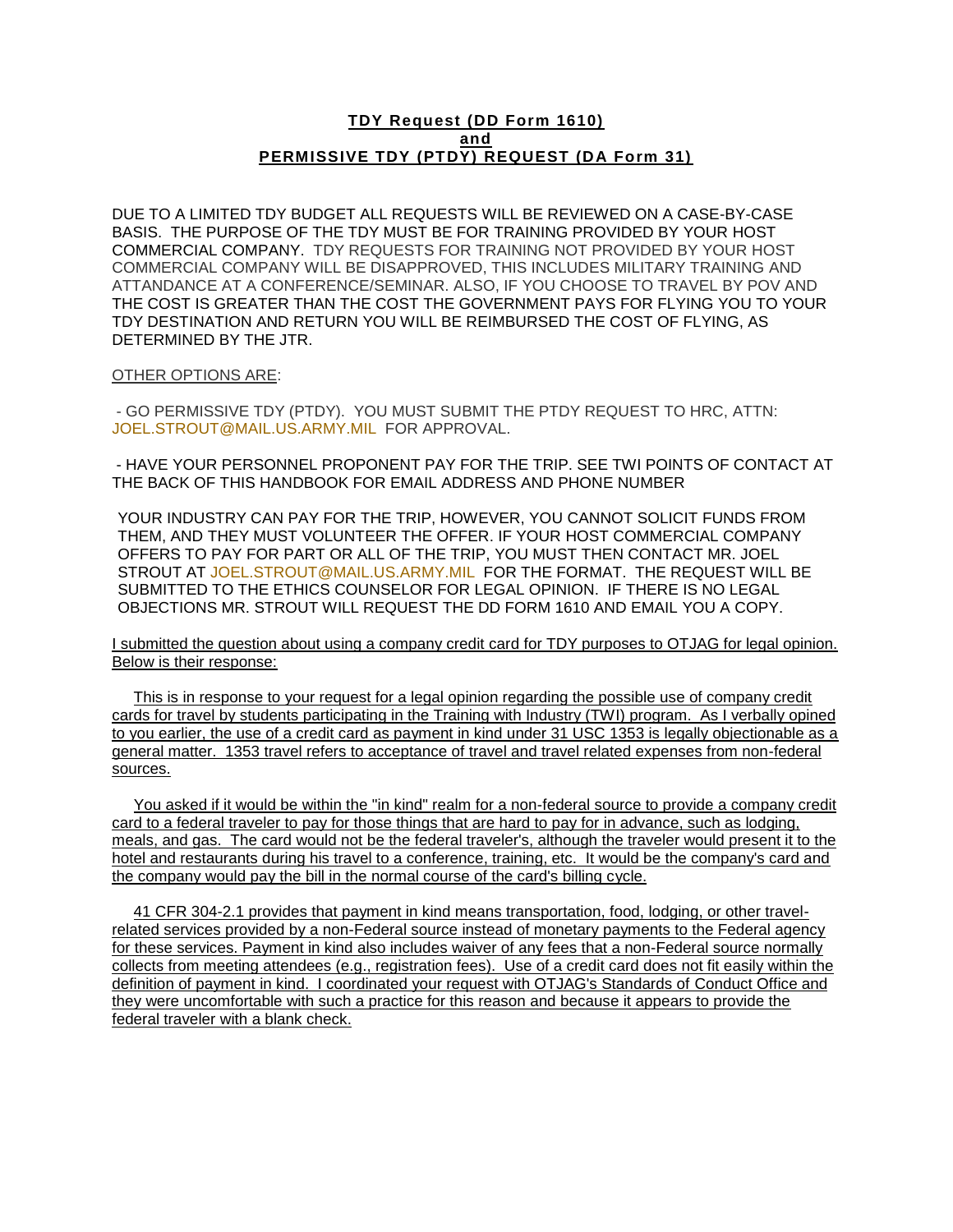Based on the foregoing, as a general matter, it is legally objectionable to allow the use of a credit card as payment in kind under 31 USC 1353. However, there may be rare emergency cases in which such use might be acceptable. These cases, however, would need to be reviewed on a case by case basis, with sufficient justification, just as all other TWI travel requests are reviewed.

### **\*\*HEALTH SERVICE PERSONNEL RECEIVE TDY FUNDING FROM THEIR PROGRAM MANAGERS IN DEPT OF HEALTH, EDUCATION AND TRAINING. PLEASE CONTACT MS. SHERRI FARRIS AT [SHERRI-FARRIS@US.ARMY.MIL](mailto:SHERRI-FARRIS@US.ARMY.MIL) INFORMATION AND PROCESSING OF YOUR TDY REQUESTS.**

**\*\*ACQUISITION PERSONNEL MUST SUBMIT THEIR TDY REQUEST TO MS. UHURA SMITH AT [UHURA.N.SMITH@US.ARMY.MIL](mailto:UHURA.N.SMITH@US.ARMY.MIL) FOR APPROVAL.**

CONTACT MR. STROUT AT [JOEL.STROUT@MAIL.ARMY.MIL](mailto:JOEL.STROUT@MAIL.ARMY.MIL) FOR ALL TDY FORMATS.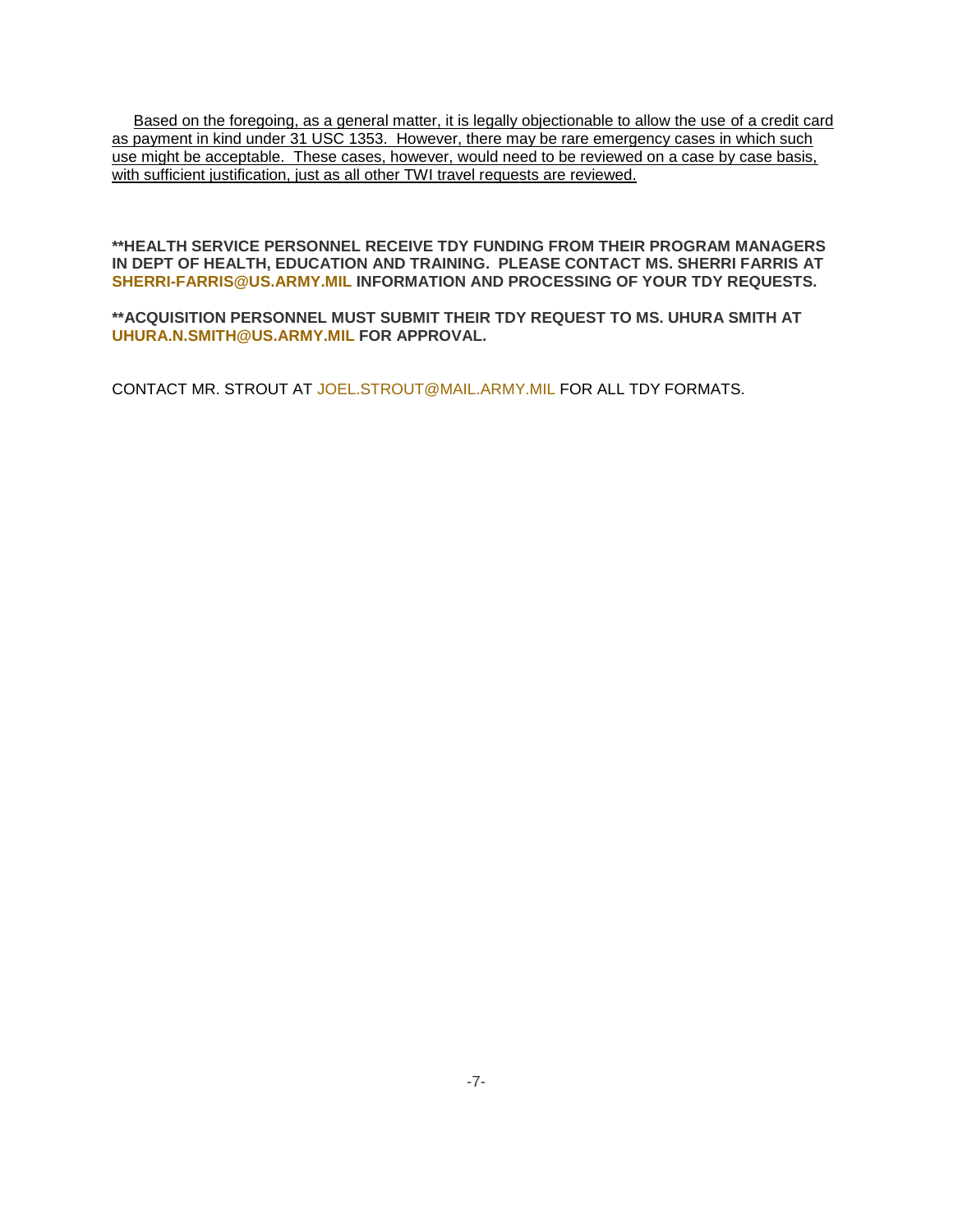# **POINTS OF CONTACT**

## 1. **U.S. Army Human Resources Command**

Mr. Joel Strout; [Joel.Strout@US.Army.Mil](mailto:Joel.Strout@US.Army.Mil) TEL: 502-613-6411

*Web Address*:

[https://www.hrc.army.mil/site/protect/branches/officer/LeaderDev/CivSchool/TWI\\_Main\\_Page.htm](https://www.hrc.army.mil/site/protect/branches/officer/LeaderDev/CivSchool/TWI_Main_Page.htm)

## 2. **U.S. Army Student Detachment, Fort Jackson, SC**

<http://www.jackson.army.mil/sites/school/pages/110/Welcome>

## 3. **U.S. Army Medical Department/AMEDD Center & School, Fort Sam Houston, TX**

<http://www.cs.amedd.army.mil/>

BRANCH OFFICERS: Ms. Sherri Farris; [sherri-farris@us.army.mil](mailto:sherri-farris@us.army.mil) TEL: 502-613-6467

NON-COMMISSIONED OFFICERS: SGM Eugene L. Larkins, Jr.; [Eugene.Larkinsjr@amedd.army.mil](mailto:Eugene.Larkinsjr@amedd.army.mil) TEL: 210-221-7072

### 4. **Acquisition Corps (51)**

Ms. Uhura Smith; [Uhura.n.smith.civ@mail.mil](mailto:Uhura.n.smith.civ@mail.mil) TEL: 703-805-1241

### 5. **Adjutant General Corps**

LTC Christopher Nichols; [Christopher-Nichols@US.Army.Mil](mailto:Christopher-Nichols@US.Army.Mil) TEL: 803-751-8445

### 6. **Aviation Center**

Mr. John Kissel; [John.Kissel@US.Army.Mil](mailto:John.Kissel@US.Army.Mil) TEL: 334-255-1419/1430

### 7. **Chemical School (74)**

CPT Lamonte Russell; [lamonte.russell@Conus.Army.Mil](mailto:lamonte.russell@Conus.Army.Mil) TEL: 502-613-6053

### 8. **Finance (36)**

Mr. Matt Waclawski; [Matthew.C.Waclawski@US.Army.Mil](mailto:Matthew.C.Waclawski@US.Army.Mil) 703-692-6237

9. Force Management School (50)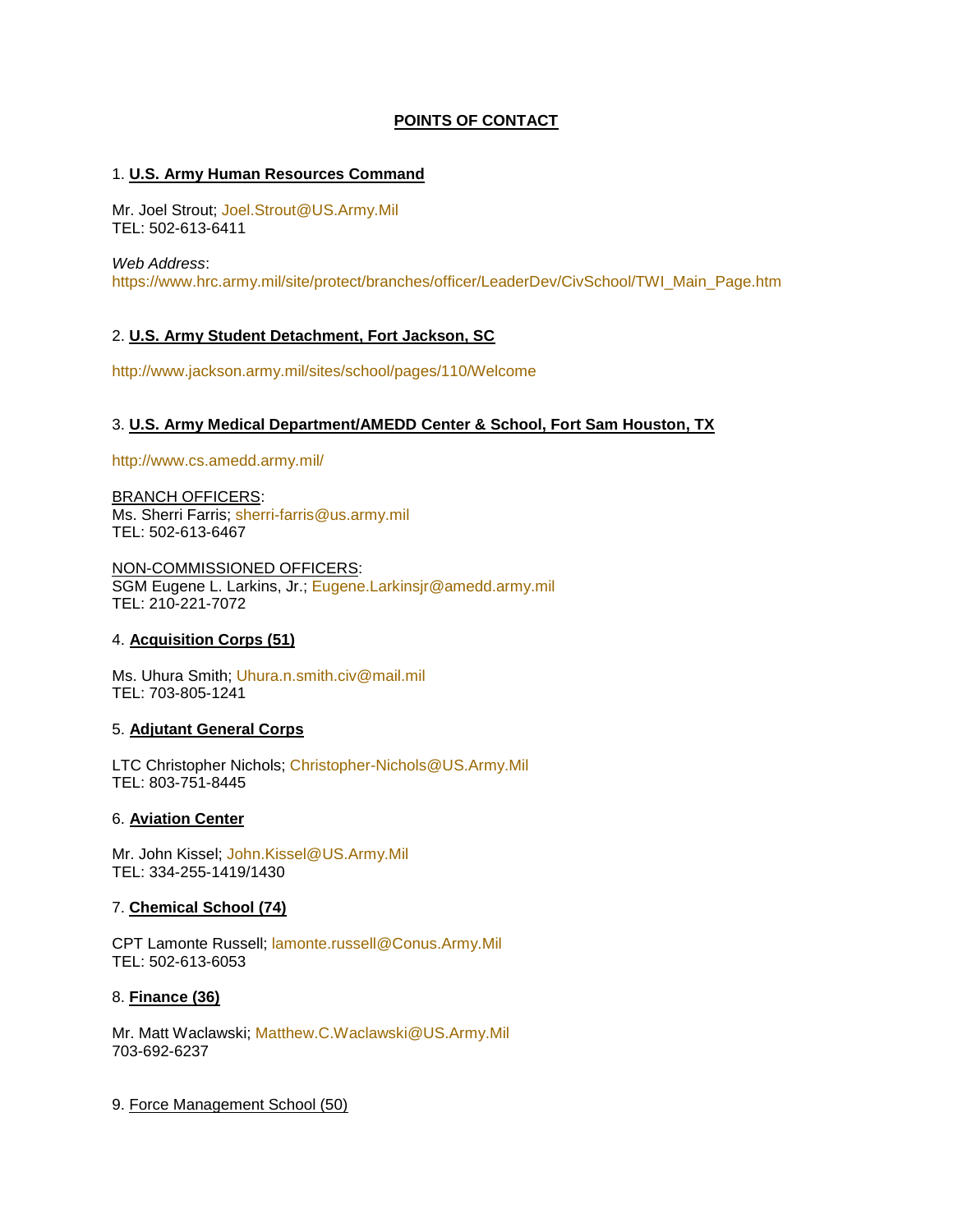Ms. Patsy Campbell; [patsy.campbell@us.army.mil](mailto:patsy.campbell@us.army.mil) TEL: 703-545-1838

### 10. **Information Operations (30)**

MAJ Therese Obidinski; [therese.obidinski@conus.army.mil](mailto:therese.obidinski@conus.army.mil) TEL: 913-684-5318

## 11. **Logistics (90)**

Mr. Rufus Montgomery; [Rufus.Montgomery@US.Army.Mil](mailto:Rufus.Montgomery@US.Army.Mil) TEL: 804-734-0312

# 12. **Military Police Corps (31)**

CPT Billy Moody; [billy.moody@us.army.mil](mailto:billy.moody@us.army.mil) TEL: 502-613-6021

# 13. **Nuclear & Counterproliferation (52)**

Mr. Robert R. Beimler; [Beimler@USANCA-SMTP.Army.Mil](mailto:Beimler@USANCA-SMTP.Army.Mil) TEL: 703-806-7866

## 14. **Ordnance**

OFFICERS: CW4 David R. Cassity; [david.r.cassity@mail.us.army.mil](mailto:david.r.cassity@mail.us.army.mil) CW4 James Blucher; [james.blucher@mail.us.army.mil](mailto:james.blucher@mail.us.army.mil) TEL: 410-278-5400/0681/5697

## NON-COMMISSIONED OFFICERS:

SFC Steven Toslin; [Steven.A.Toslin@US.Army.Mil](mailto:Steven.A.Toslin@US.Army.Mil) SFC Benjamin Amice; [Benjamin.Amice@US.Army.Mil](mailto:Benjamin.Amice@US.Army.Mil) TEL: 804-765-7373/7376

# 15. **PSYOPS (37)/Civil Affairs (38)**

BRANCH OFFICERS: Ms. Ann Marie Famulari; [Famulaan@SOC.Mil](mailto:Famulaan@SOC.Mil) TEL: 910-432-9604

NON-COMMISSIONED OFFICERS: MSG Carrie Vernon; [Carrie.Vernon@SOC.Mil](mailto:Carrie.Vernon@SOC.Mil) TEL: 910-396-4349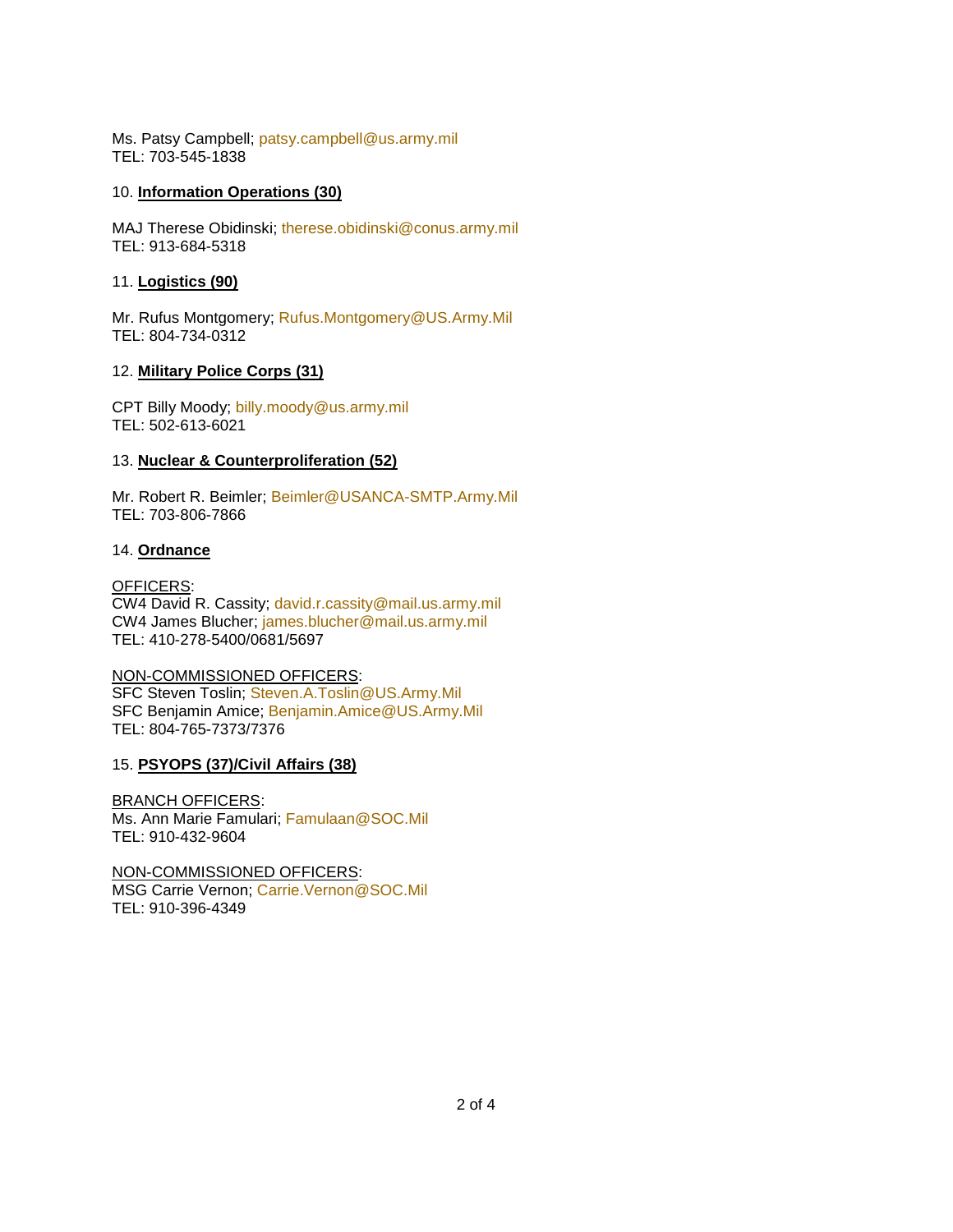### 16. **Public Affairs (46)**

#### BRANCH OFFICERS:

Mr. William (Bill) DuPont; [William.Dupont@US.Army.Mil](mailto:William.Dupont@US.Army.Mil) TEL: 301-677-7283

NON-COMMISSIONED OFFICERS:

SFC Brent A. Hunt; [brent.hunt@us.army.mil](mailto:brent.hunt@us.army.mil) TEL: 301-677-7292

ACTIVE GUARD RESERVE (AGR): LTC Tim M. Stauffer; [tim.stauffer@ocar.army.pentagon.mil](mailto:tim.stauffer@ocar.army.pentagon.mil) TEL: 703-601-0865

## 17. **Quartermaster**

## BRANCH OFFICERS:

Mr. Jim Tolbert; [Jim.Tolbert@US.Army.Mil](mailto:Jim.Tolbert@US.Army.Mil) TEL: 804-734-4178

### WARRANT OFFICERS:

CW4 Jimmie Benford; [Jimmie.Benford@US.Army.Mil](mailto:Jimmie.Benford@US.Army.Mil) TEL: 804-734-3701

NON-COMMISSIONED OFFICERS: SFC Antonio D. Jackson; [Antonio.D.Jackson@US.Army.Mil](mailto:Antonio.D.Jackson@US.Army.Mil) TEL: 804-734-4330

## 18. **Recruiting Command (79R)**

# NON-COMMISSIONED OFFICERS:

Ms. Denise Elliott; [denise.elliott@usarec.army.mil](mailto:denise.elliott@usarec.army.mil) TEL: 502-626-0832

# 19. **Signal Center (24/25/53)**

OFFICERS: Mr. James N. Busler; [james.n.busler@conus.army.mil](mailto:james.n.busler@conus.army.mil) TEL: 706-791-2267

# NON-COMMISSIONED OFFICERS:

SGM Lenard D. Manion; [L.D.Manion@US.Army.Mil](mailto:L.D.Manion@US.Army.Mil) SGM Shabazz S. McKenzie; [Shabazz.S.McKenzie@US.Army.Mil](mailto:Shabazz.S.McKenzie@US.Army.Mil) TEL: 706-791-8194

# 20. **Space Operations (40)**

Mr. Mr. Jim Schlichting; [jim.schlichting@us.army.mil](mailto:jim.schlichting@us.army.mil) Mr. Gerald J. Pepin; [Gerald.Pepin@smdc-cs.Army.Mil](mailto:Gerald.Pepin@smdc-cs.Army.Mil) TEL: 719-554-0456/0457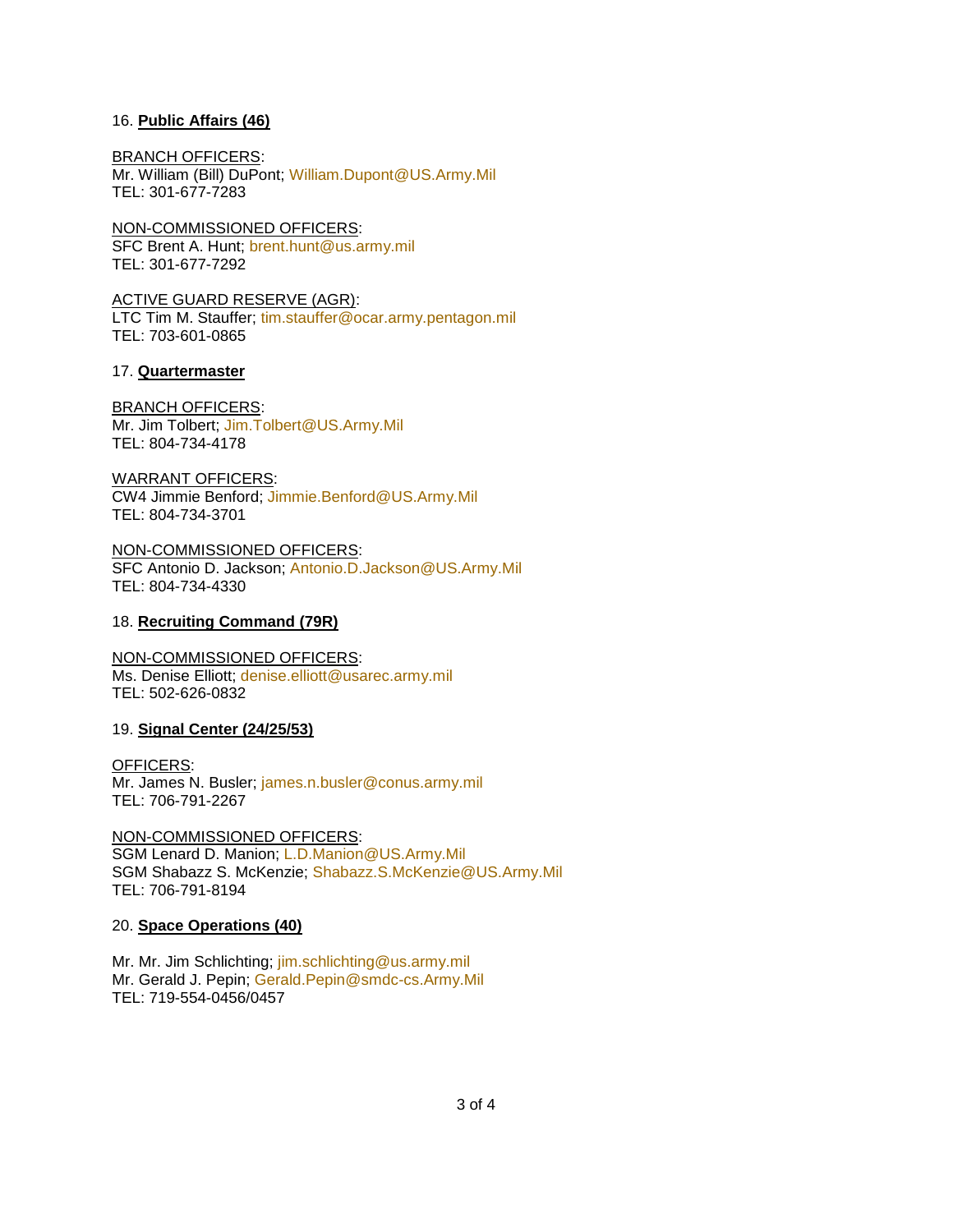# 21. **Transportation**

BRANCH OFFICERS: Mr. Michael Aguilar; [Aguilarm@Eustis.Army.Mil](mailto:Aguilarm@Eustis.Army.Mil) TEL: 804-765-7447

WARRANT OFFICERS: CW4 Randall C. Milligan; [Randall.milligan1@us.army.mil](mailto:Randall.milligan1@us.army.mil) CW4 Thomas J. Wilson; [Thomas.Wilson6@US.Army.Mil](mailto:Thomas.Wilson6@US.Army.Mil) TEL: 804-765-7288

NON-COMMISSIONED OFFICERS: SGM Frank Cervantes; [frank.cervantes@us.army.mil](mailto:frank.cervantes@us.army.mil) TEL: 804-765-7675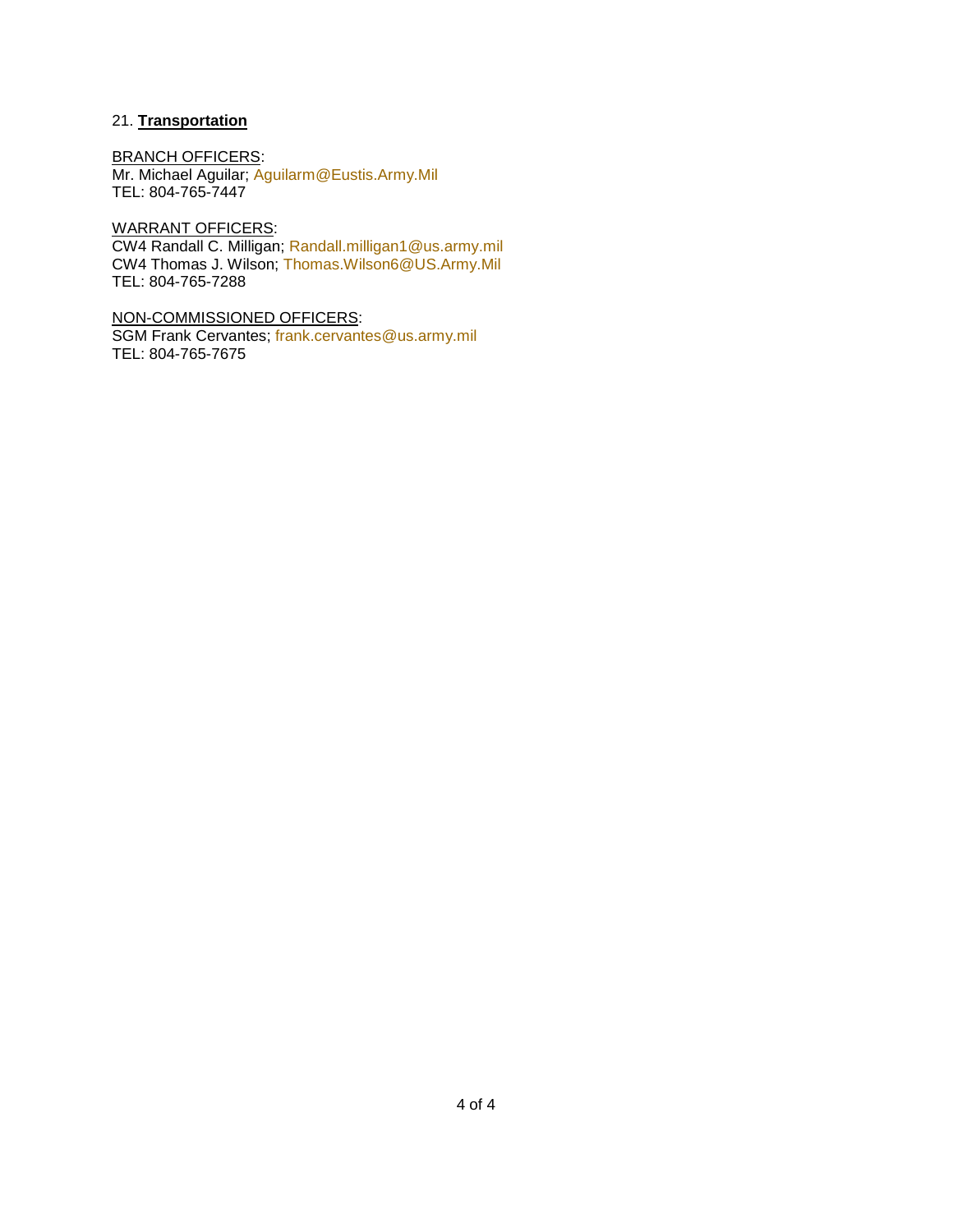## **REFERENCES**

**[JOINT ETHICS REGULATION, DOD 5500.7-R](http://www.defenselink.mil/dodgc/defense_ethics/ethics_regulation/)**

[http://www.dod.gov/dodgc/defense\\_ethics/ethics\\_regulation/](http://www.dod.gov/dodgc/defense_ethics/ethics_regulation/)

**[AR 621-1, TRAINING OF MILITARY PERSONNEL AT CIVILIAN INSTITUTIONS](http://www.usapa.army.mil/)** [http://www.apd.army.mil/pdffiles/r621\\_1.pdf](http://www.apd.army.mil/pdffiles/r621_1.pdf)

**[DA PAMPHLET 623-3, EVALUATION REPORTING SYSTEM](http://www.usapa.army.mil/)**

[http://www.apd.army.mil/pdffiles/p623\\_3.pdf](http://www.apd.army.mil/pdffiles/p623_3.pdf)

**JOINT TRAVEL REGULATION**

<http://www.defensetravel.dod.mil/site/travelreg.cfm>

**TUITION ASSISTANCE AR 621-5, ARMY CONTINUING EDUCATION SYSTEM** [http://www.apd.army.mil/pdffiles/r621\\_5.pdf](http://www.apd.army.mil/pdffiles/r621_5.pdf)